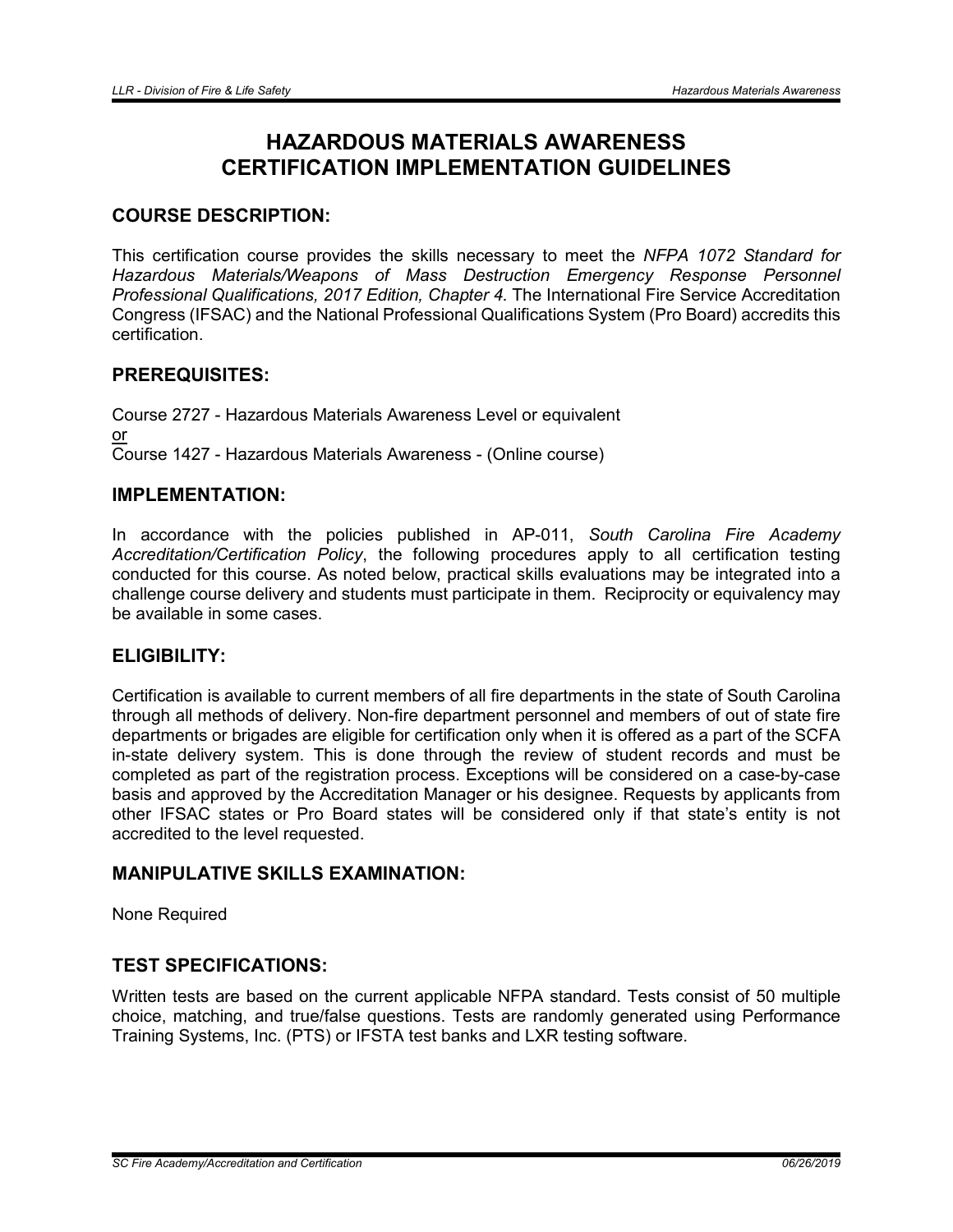#### WRITTEN EXAMINATION:

Cognitive certification exams for this level are offered independently of training programs. Students must meet eligibility requirements.

Tests are offered at various locations and dates throughout the state. Cognitive testing will also be available following the completion of the skill testing with the Challenge Process.

Cognitive or knowledge examinations shall be graded with a minimum score of 70% required for successful completion.

Test proctor selection will be limited to either full-time faculty or Instructors having test proctor or lead evaluator status. Except as allowed by policy the test proctor cannot have taught in the course being evaluated.

Cognitive or knowledge exams will be conducted in accordance with specific testing procedures.

#### Study Reference List

The following is a list of text that may be referenced in preparation for testing:

NFPA 1072 *Standard for Hazardous Materials/Weapons of Mass Destruction Emergency Response Personnel Professional Qualifications, 2017 Edition, Chapter 4* IFSTA, *Hazardous Materials for First Responders, 5th Edition*

# ORAL EXAMINATIONS:

Participants shall make the request for oral examination prior to date of the exam to the course coordinator or regional office. Oral testing shall be administered in accordance with prescribed policy.

#### RECORD KEEPING AND DOCUMENTATION:

The lead evaluator or exam proctor will be responsible for returning the completed course paperwork and/or test package to their regional office or course coordinator within (5) working days after the exam date.

#### APPEALS:

A participant may exercise his/her appeal rights under the following conditions:

- Non-compliance to written testing procedures and policies.
- Validity of test questions or answers.
- Discrimination.

Participants must make appeal request in writing to the Accreditation Manager within 30 calendar days of the date of the alleged occurrence.

The South Carolina Fire Academy shall follow all appeal policies as published in AP-011, the *South Carolina Fire Academy Accreditation/Certification Policy*.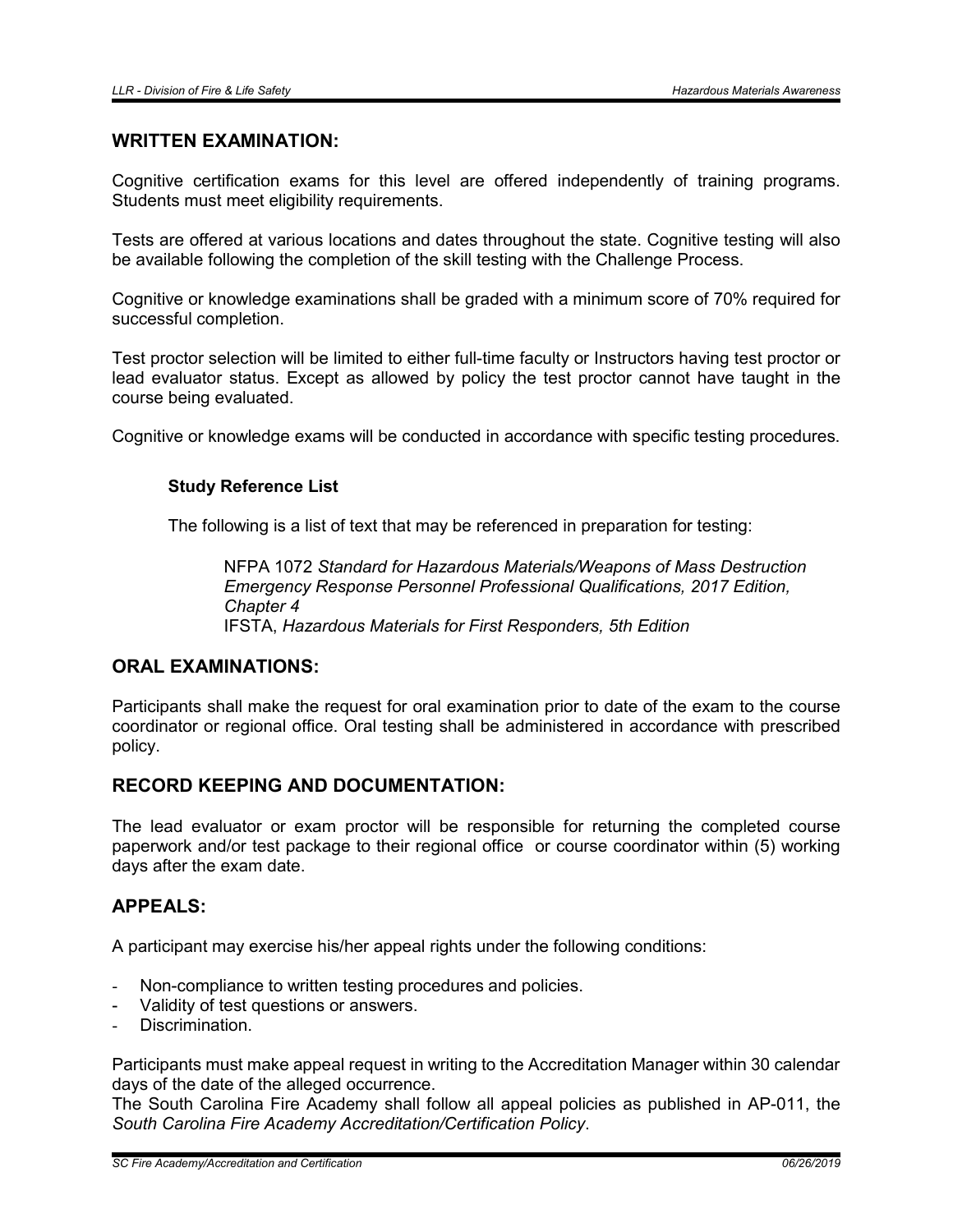# RETESTING:

This policy pertains to all cognitive and manipulative examinations administered by the South Carolina Fire Academy including Fire Service Professional Qualification accredited level examinations, with the exception of the SCFA 1211 Class "E" Driver Examination, which will be governed by the South Carolina Department of Motor Vehicles Classified E & F License Third Party Tester's Safety Officer Manual for the South Carolina Fire Academy.

Individuals failing to obtain the required minimum score will be allowed two retest opportunities for each type of cognitive exam. For cognitive exams an immediate retest opportunity will be given, no sooner than one day after the original test failure, at the next available testing date, and no later than 120 days after the original test failure.

Students failing to obtain the required minimum score on the immediate retest opportunity shall be allowed a second retest opportunity a minimum of 30 days after the immediate retest opportunity. This will allow remediation and additional study. The first retest must be at least one day from the original test failure but no more than 120 days after the original test failure and the second retest, if needed, must be given 30 days from the immediate retest, but no later than 120 days after the original test failure.

Students failing to obtain the required minimum score on the second retest opportunity will be allowed to appeal to the Accreditation Manager if the student feels the testing environment was not adequate or some type of external problem contributed to a failure on the retest. The decision of the Accreditation Manager is final on the appeal. If a third retest opportunity is granted through an appeal it can be taken no sooner than one day after the appeal approval, at the next available testing date, and no later than 120 days after the original test failure.

The entire retesting time period, to include the appeal process, shall take no longer than 120 days. Failure of the cognitive testing process will require the course of instruction to be repeated. Any retest must be completed at a time convenient with the course schedule, but the number of retests will be the same.

Should an individual fail to earn a passing grade on a manipulative skill on the first attempt, he/she is eligible for an immediate second attempt on that skill. In accordance with Section 6.3.2 a third attempt can be approved by the Lead Evaluator if 50% or greater of the skill steps were completed in a satisfactory manner on the first and second attempts. Note: Any failed attempt caused by a failure of a Critical Skill Step will automatically eliminate the third attempt consideration. This must be done with no coaching from the evaluator. The students can be told what steps they failed and only that.

A student that fails their first testing opportunity (up to three attempts) is eligible for an immediate retesting opportunity (consisting of up to three attempts) in accordance with the procedure outlined above, during the next available testing date. Under circumstances requiring a different skill selection (i.e. limited resources) the Accreditation Manager or designee may select an alternative skill of equal level and difficulty.

A student who fails their immediate retesting opportunity (up to three attempts) is eligible for a second retesting opportunity (consisting of up to three attempts) in accordance with the procedure outlined above a minimum of 30 days after the immediate retest opportunity, but no later than